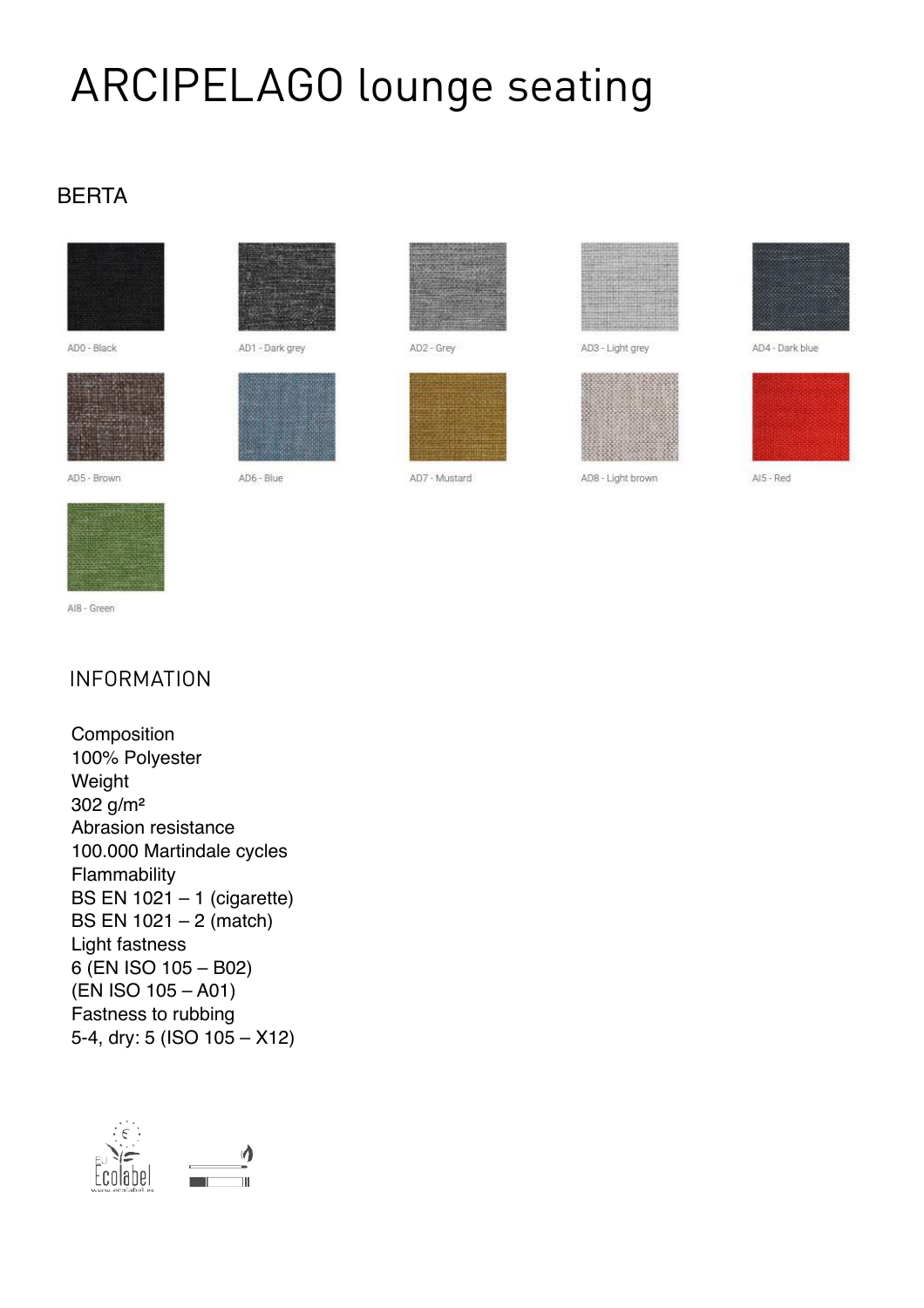# **SYNERGY**



S45 - Yellow melange



S55 - Light mint colour



S27 - Black



S16 - Grey melange





S56 - Mint colour melange













S59 - Dark teal melange



S85 - Red melange



S50 - Dark green melange



S62 - Midnight blue melange



S68 - Royal blue melange



S17 - Black melange



S69 - Navy blue



S63 - Blue

### **INFORMATION**

Composition 95% Virgin Wool, 5% Polyamide Weight 400  $g/m^2$ Abrasion resistance 100.000 Martindale cycles Flammability BS EN  $1021 - 1$  (cigarette) BS EN  $1021 - 2$  (match) BS 7176 Low Hazard UNI 9175 Classe 1 IM Light fastness 5 (EN ISO 105 - B02) Fastness to rubbing wet: 4; dry: 4 (ISO 105 - X12)

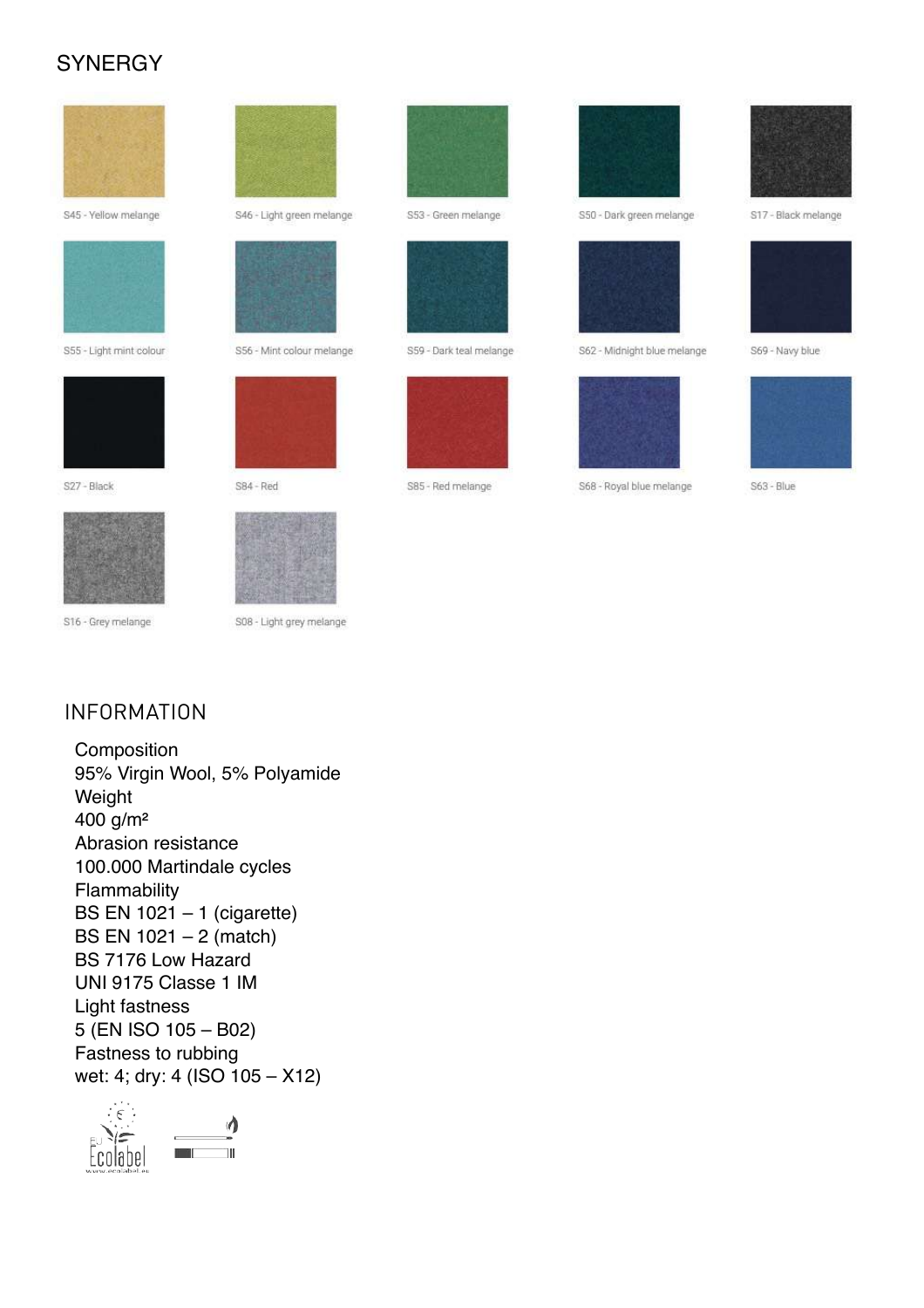# STEP & STEP MELANGE

| LO1 - Black              | L02 - Turquoise melange  | L03 - Turquoise     | L04 - Blue melange      | LOS-Blue             |
|--------------------------|--------------------------|---------------------|-------------------------|----------------------|
|                          |                          |                     |                         |                      |
| L06 - Light blue melange | L07 - Light blue         | L08 - Green melange | L09 - Green             | L10 - Orange melange |
|                          |                          |                     |                         |                      |
| L11 - Orange             | L12 - Light grey melange | L13 - Grey          | L14 - Grey-blue melange | L15 - Beige          |
|                          |                          |                     |                         |                      |

L18 - Red melange



L16 - Dark yellow melange

#### INFORMATION

 Composition Abrasion resistance 100.000 Martindale cycles Flammability BS EN 1021 – 1 (Cigarette) BS 5852 Part 1 0,1 Cigarette & match BS 7176 Medium Hazard 470 g/m2 UNI 9175 & UNI 9175/FA1 Classe 1 IM IMO MSC 307(88) Annex 1 part 8 MED Certificate IMO 100% Trevira CS® Flame Retardant Polyester Weight BS EN 1021 – 2 (Match) Crib 5 (BS 5852 part II) DIN 4102 B1

L17 - Dark yellow

 ÖNORM B 3825-B1-3800-Q1 UK AM 18 – NF D 60-013 – (only for fabric) CA TB 117-2013 Light fastness Fastness to rubbing NFP 92-503/504/505 M1 FAR/JAR 25.853 (a) (i) (ii) DIN EN 13501-1 B-s1, d0 5-7 (EN ISO 105 – B02) wet: 4-5; dry: 4-5 (ISO 105 – X12)

L20 - Dark grey melange



L19 - Red

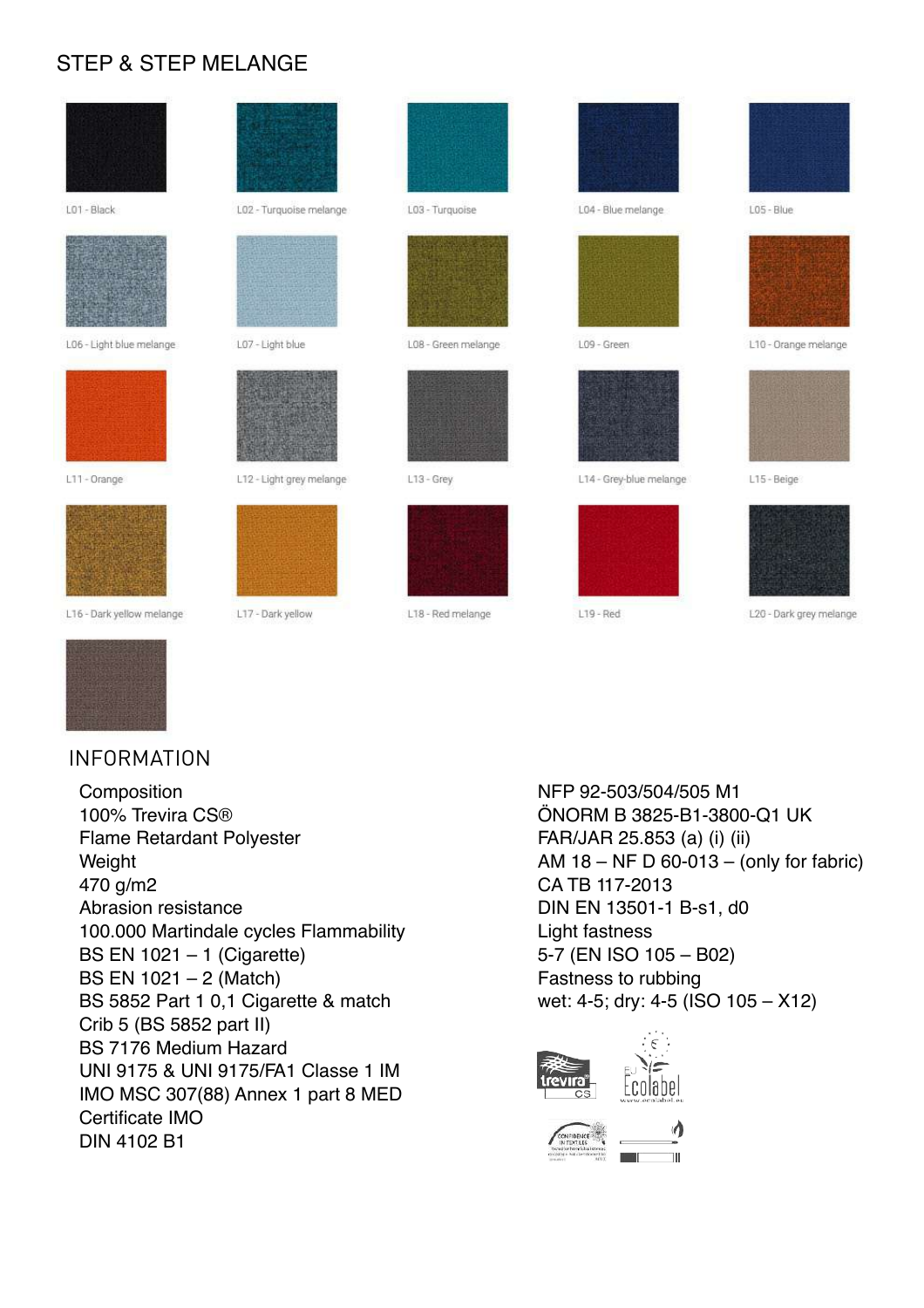#### Melamine



D1 - Whitened oak



N2 - Cubanit grey

D5 - Grey wood

D2 - Amber oak



D4 - Dark walnut



D3 - Sand Ash



N3 - Pearl grey

# INFORMATION

- Perfectly stands the test of time.
- Uniformly identical surface print.
- Easy cleaning and maintenance.
- - Resistant to scratches, liquid stains and changes in temperature.

#### Veneer



R - Walnut



V1 - Ash

# INFORMATION

- Darkens over time to reach a rich wood color.
- intensive light and prolonged exposure of liquid stains.- Must be protected from deep scratches,

A - Oak